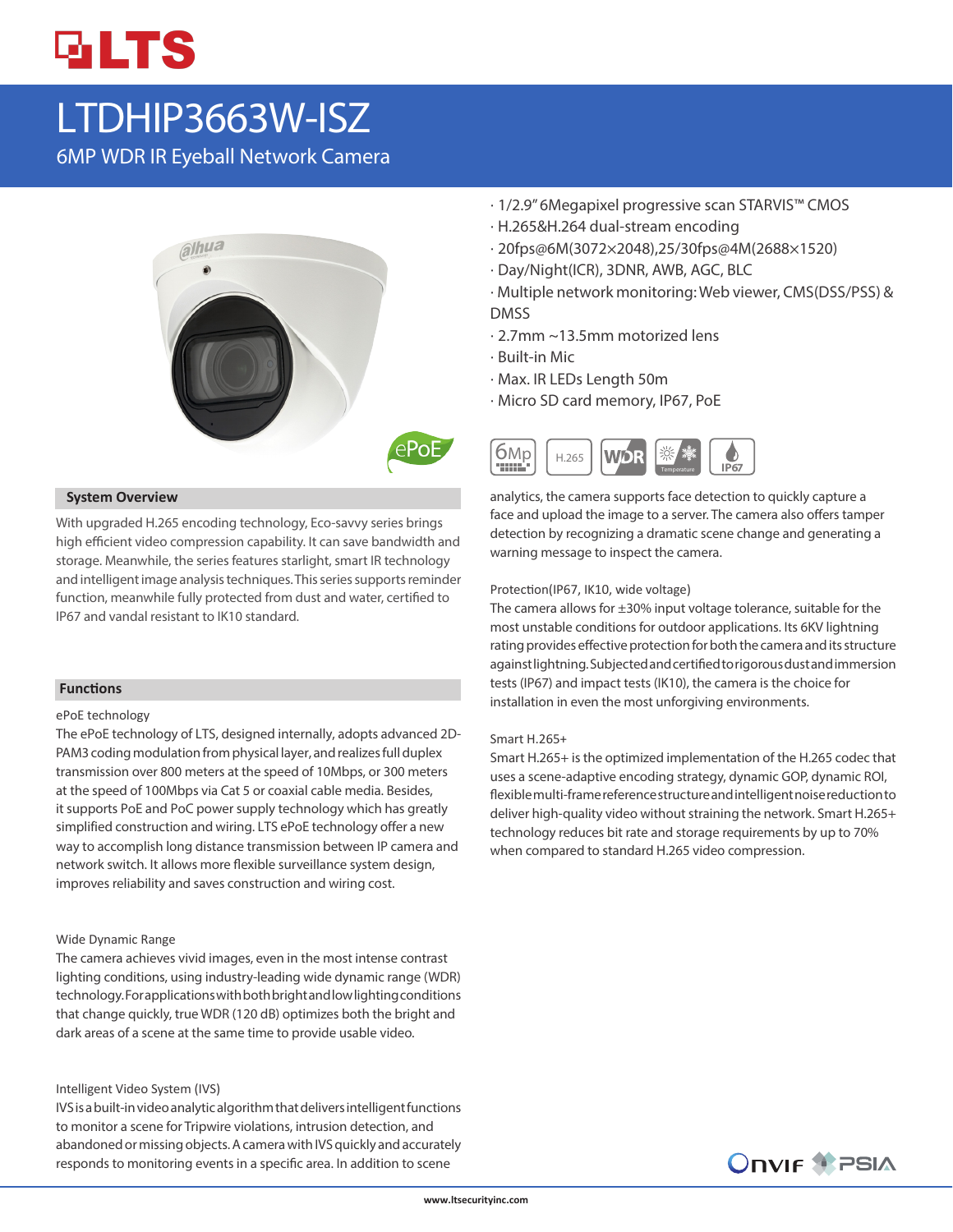## **Technical Specification**

## Camera

| Image Sensor                    |      | 1/2.9" 6Megapixel progressive scan CMOS                                                  |             |            |           |
|---------------------------------|------|------------------------------------------------------------------------------------------|-------------|------------|-----------|
| <b>Effective Pixels</b>         |      | 3072(H)x2048(V)                                                                          |             |            |           |
| RAM/ROM                         |      | 512MB/32MB                                                                               |             |            |           |
| <b>Scanning System</b>          |      | Progressive                                                                              |             |            |           |
| <b>Electronic Shutter Speed</b> |      | Auto/Manual, 1/3~1/100000s                                                               |             |            |           |
| Minimum Illumination            |      | 0.03Lux/F1.4 (Color, 1/3s, 30IRE)<br>0.3Lux/F1.4 (Color,1/30s,30IRE)<br>0Lux/F1.4(IR on) |             |            |           |
| S/N Ratio                       |      | More than 50dB                                                                           |             |            |           |
| <b>IR Distance</b>              |      | Distance up to 50m (164ft)                                                               |             |            |           |
| IR On/Off Control               |      | Auto/ Manual                                                                             |             |            |           |
| <b>IR LEDS</b>                  |      | $\overline{2}$                                                                           |             |            |           |
| Lens                            |      |                                                                                          |             |            |           |
| Lens Type                       |      | Motorized/Auto Iris(DC)                                                                  |             |            |           |
| Mount Type                      |      | Board-in                                                                                 |             |            |           |
| <b>Focal Length</b>             |      | $2.7$ mm~13.5mm                                                                          |             |            |           |
| Max. Aperture                   |      | F1.4                                                                                     |             |            |           |
| Angle of View                   |      | H:91°~27°, V:58°~18°                                                                     |             |            |           |
| Optical Zoom                    |      | 5x                                                                                       |             |            |           |
| <b>Focus Control</b>            |      | Motorized                                                                                |             |            |           |
| <b>Close Focus Distance</b>     |      | 0.3 <sub>m</sub>                                                                         |             |            |           |
|                                 | Lens | <b>Detect</b>                                                                            | Observe     | Recognize  | Identify  |
| <b>DORI</b><br><b>Distance</b>  | W    | 79m(259ft)                                                                               | 32m(105ft)  | 16m(52ft)  | 8m(41ft)  |
|                                 | T    | 256m(840ft)                                                                              | 102m(334ft) | 51m(167ft) | 25m(84ft) |
| Pan/Tilt/Rotation               |      |                                                                                          |             |            |           |
| Pan/Tilt/Rotation Range         |      | Pan:0°~360°; Tilt:0°~78°; Rotation:0°~360°                                               |             |            |           |
| Intelligence                    |      |                                                                                          |             |            |           |
| <b>IVS</b>                      |      | Tripwire, Intrusion, Object Abandoned/Missing                                            |             |            |           |
| Advanced Intelligent Functions  |      | <b>Face Detection</b>                                                                    |             |            |           |

| د ۱۷                           | inpovinc, intrusion, Object Abdituoneu/Iviissing                                                                                                                                                           |  |
|--------------------------------|------------------------------------------------------------------------------------------------------------------------------------------------------------------------------------------------------------|--|
| Advanced Intelligent Functions | <b>Face Detection</b>                                                                                                                                                                                      |  |
| Video                          |                                                                                                                                                                                                            |  |
| Compression                    | H.265+/H.265/H.264+/H.264                                                                                                                                                                                  |  |
| <b>Streaming Capability</b>    | 3 Streams                                                                                                                                                                                                  |  |
| Resolution                     | 6M(3072×2048)/5M(3072x1728)/ 5M(2592×1944)/<br>4M(2688×1520)/3M(2048x1536)/3M(2304×1296)/<br>1080P(1920×1080)/1.3M(1280x960)/<br>720P(1280×720)/D1(704×576/704×480)/<br>VGA(640×480)/ CIF(352×288/352×240) |  |
|                                | Main Stream: 6M(1~20fps)/4M(1~25/30fps)                                                                                                                                                                    |  |
| Frame Rate                     | Sub Stream: D1(1~25/30fps)                                                                                                                                                                                 |  |
|                                | Third Stream: 720P(1~25/30fps)                                                                                                                                                                             |  |
| <b>Bit Rate Control</b>        | CBR/VBR                                                                                                                                                                                                    |  |

| <b>Bit Rate</b>                         | H.264: 24K ~ 10240Kbps H.265: 14K ~ 9984Kbps                                                                                                         |  |  |
|-----------------------------------------|------------------------------------------------------------------------------------------------------------------------------------------------------|--|--|
| Day/Night                               | Auto(ICR) / Color / B/W                                                                                                                              |  |  |
| <b>BLC Mode</b>                         | BLC/HLC/WDR                                                                                                                                          |  |  |
| <b>White Balance</b>                    | Auto/Natural/Street Lamp/Outdoor/Manual                                                                                                              |  |  |
| Gain Control                            | Auto/Manual                                                                                                                                          |  |  |
| <b>Noise Reduction</b>                  | 3D DNR                                                                                                                                               |  |  |
| <b>Motion Detetion</b>                  | Off / On (4 Zone, Rectangle)                                                                                                                         |  |  |
| Region of Interest                      | Off / On (4 Zone)                                                                                                                                    |  |  |
| Electronic Image Stabilization<br>(EIS) | N/A                                                                                                                                                  |  |  |
| Smart IR                                | Support                                                                                                                                              |  |  |
| Defog                                   | N/A                                                                                                                                                  |  |  |
| Digital Zoom                            | 16x                                                                                                                                                  |  |  |
| Flip                                    | 0°/90°/180°/270°                                                                                                                                     |  |  |
| Mirror                                  | Off/On                                                                                                                                               |  |  |
| <b>Privacy Masking</b>                  | Off / On (4 Area, Rectangle)                                                                                                                         |  |  |
| Audio                                   |                                                                                                                                                      |  |  |
| Compression                             | G.711a/ G.711Mu/ AAC/ G.726                                                                                                                          |  |  |
| <b>Network</b>                          |                                                                                                                                                      |  |  |
| Ethernet                                | RJ-45 (10/100Base-T)                                                                                                                                 |  |  |
| Protocol                                | HTTP; HTTPs; TCP; ARP; RTSP; RTP; UDP; SMTP; FTP;<br>DHCP; DNS; DDNS; PPPOE; IPv4/v6; QoS; UPnP;NTP;<br>Bonjour; 802.1x; Multicast; ICMP; IGMP; SNMP |  |  |
| Interoperability                        | ONVIF, PSIA, CGI                                                                                                                                     |  |  |
| <b>Streaming Method</b>                 | Unicast / Multicast                                                                                                                                  |  |  |
| Max. User Access                        | 10 Users /20 Users                                                                                                                                   |  |  |
| <b>Edge Storage</b>                     | <b>NAS</b><br>Local PC for instant recording<br>Mirco SD card 128GB                                                                                  |  |  |
| Web Viewer                              | IE, Chrome, Firefox, Safari                                                                                                                          |  |  |
| Management Software                     | Smart PSS, DSS, Easy4ip                                                                                                                              |  |  |
| Smart Phone                             | IOS, Android                                                                                                                                         |  |  |
| Certifications                          |                                                                                                                                                      |  |  |
| Certifications                          | CE (EN 60950:2000)<br>UL:UL60950-1<br>FCC: FCC Part 15 Subpart B                                                                                     |  |  |
| Interface                               |                                                                                                                                                      |  |  |
| Video Interface                         | N/A                                                                                                                                                  |  |  |
| Audio Interface                         | <b>Built-in Mic</b>                                                                                                                                  |  |  |
| <b>RS485</b>                            | N/A                                                                                                                                                  |  |  |
| Alarm                                   | N/A                                                                                                                                                  |  |  |
| Electrical                              |                                                                                                                                                      |  |  |
| Power Supply                            | DC12V, PoE(802.3af)(Class 0)                                                                                                                         |  |  |
| Power Consumption                       | < 8.5W                                                                                                                                               |  |  |